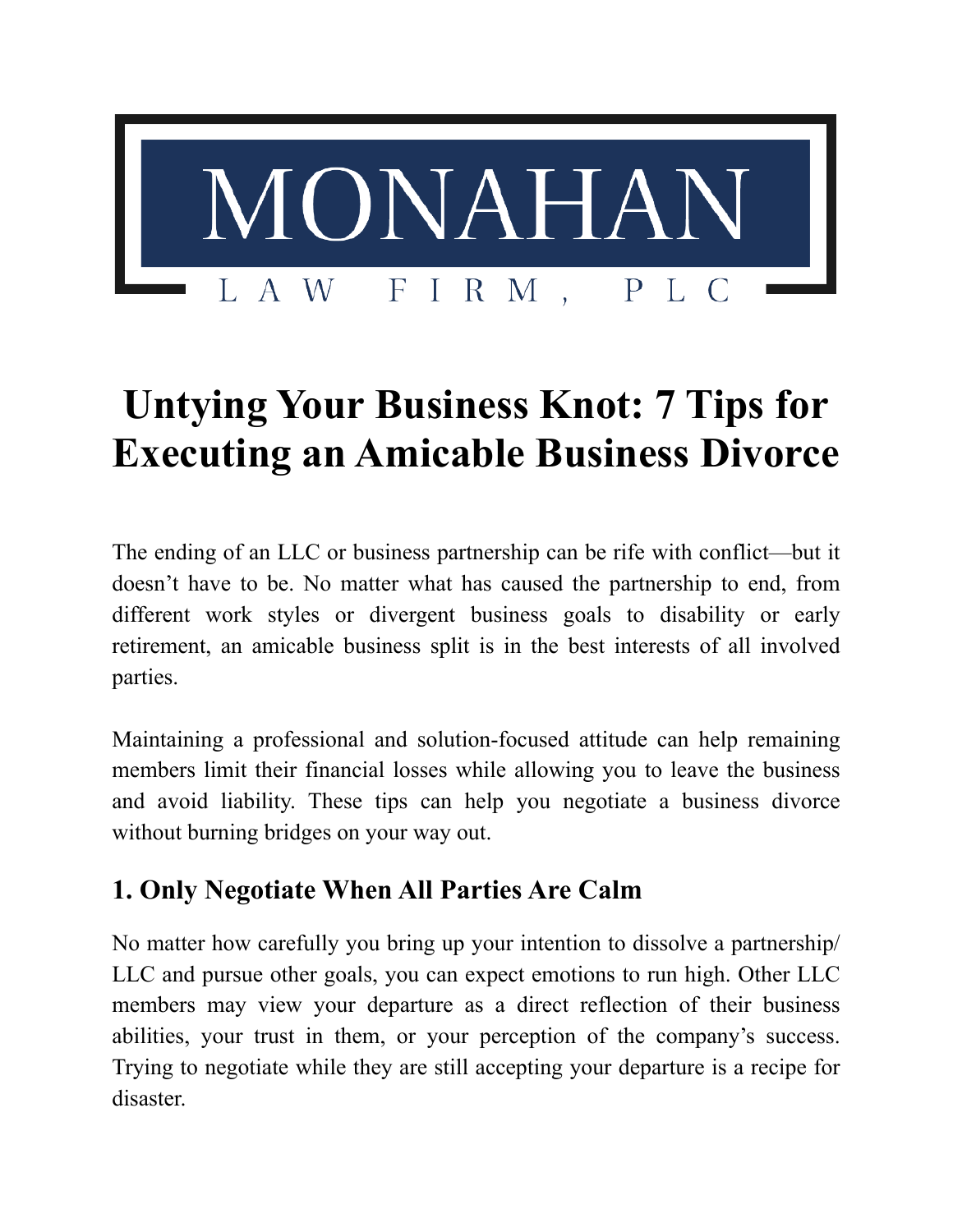After you tell them about your intent to leave, give them time to think about the future of the business and the direction they want to take. Decisions are best made when everyone can come to the negotiating table calm and collected.

Maintain this standard throughout the dissolution process. If someone becomes heated during discussions or negotiations break down, don't be afraid to take a break, take a step back, and allow everyone to cool down before resuming.

#### **2. Thoroughly Review Your Contracts**

Before you meet with your business partners, have your attorney do a thorough review of your LLC contracts. These contracts should lay out exactly what responsibilities you have to the business and what conditions must be met for you to leave the company.

If you and your business partners planned ahead for a possible dissolution, your contract terms may allow for a peaceful and amicable split that does not put excessive financial pressure on anyone. This is one reason that carefullywritten business contracts are crucial when establishing an LLC. Planning ahead for a possible dissolution can make the road much smoother if a dissolution actually occurs.

#### **3. Get a Business Valuation**

Unless all of your business partners want to dissolve the business, it's likely that a buyout will be necessary. Once a business divorce is on the table, all parties may become distrustful of each other. This is normal, since everyone expects others to act in their own best interests, not the best interests of the company. A business valuation from a neutral third party can put everyone on an equal playing field.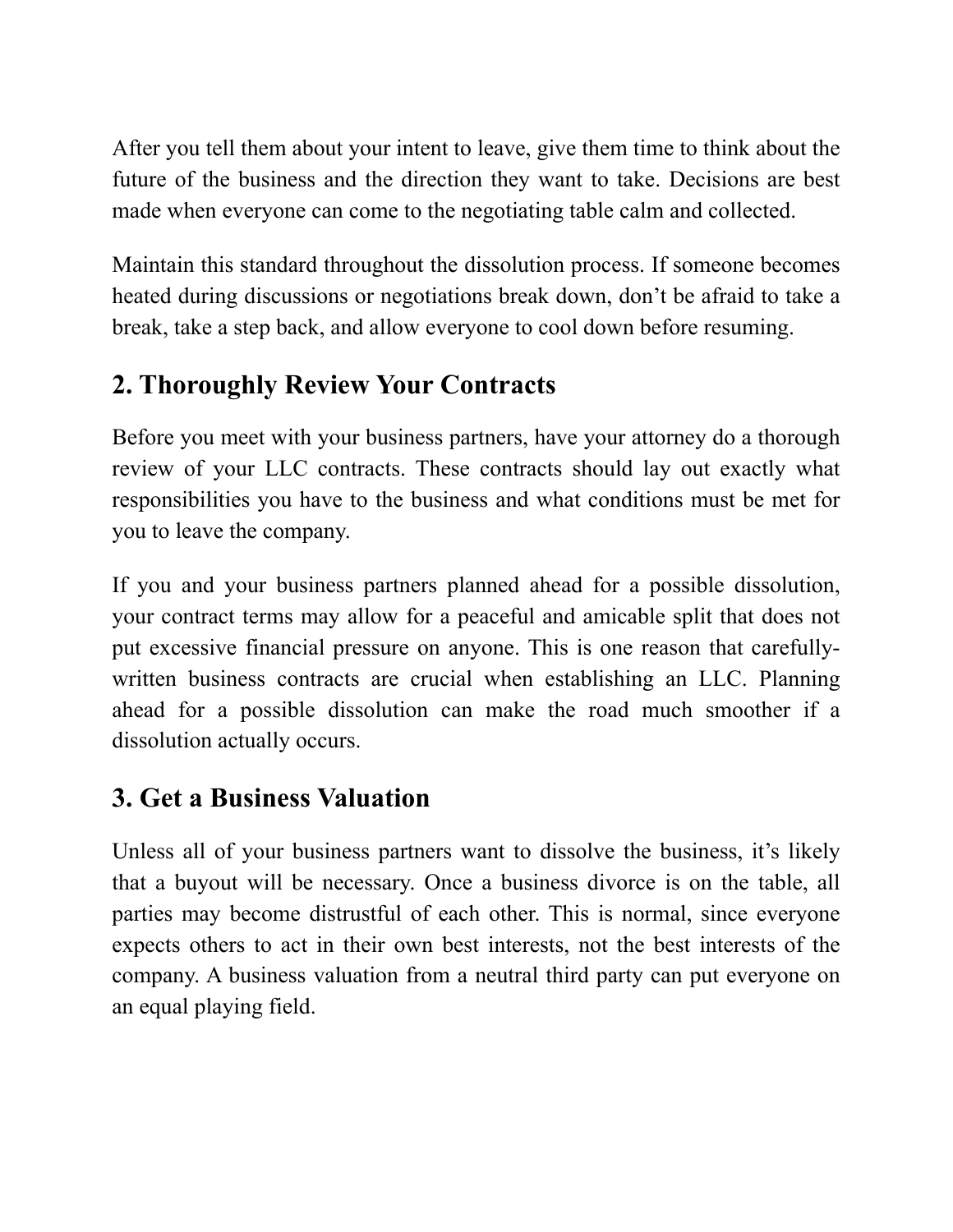# **4. Decide What Matters Most and What You Can Negotiate On**

Entering negotiations with a rigid idea of what you expect to leave the business with may leave you disappointed and fracture your relationship with your business partners beyond repair. You cannot expect to get everything you want when you reach the negotiating table, so instead, set aside time with your business lawyer to figure out what matters most to you. You can figure out which terms are non-negotiable and which terms you are willing to compromise on.

Entering negotiations with the goal of finding mutually beneficial solutions can help the process go much more smoothly. Your business attorney will be able to advise you on which outcomes are likely and what you should prepare for.

# **5. Don't Let It Turn Personal**

As noted earlier, business divorces can quickly become personal, particularly if there was friction between partners prior to the decision to split. It can be difficult for involved parties to avoid bringing that friction into business discussions. Do everything in your power to avoid personal attacks or anything that could make the other party/parties feel defensive.

If your partners feel that you are leaving the business because you believe they're incompetent or unable to make the business succeed, they may be unwilling to negotiate with you. This could lead to higher legal bills for everyone. Even if you are distrustful of your partners or they do have personal shortcomings that led to the business dissolution, keep that to yourself. Maintain your professionalism at all times.

## **6. View the Dissolution from All Sides**

It's common for people initiating a business divorce to enter the process with tunnel vision. You may be so focused on what you have given to the business